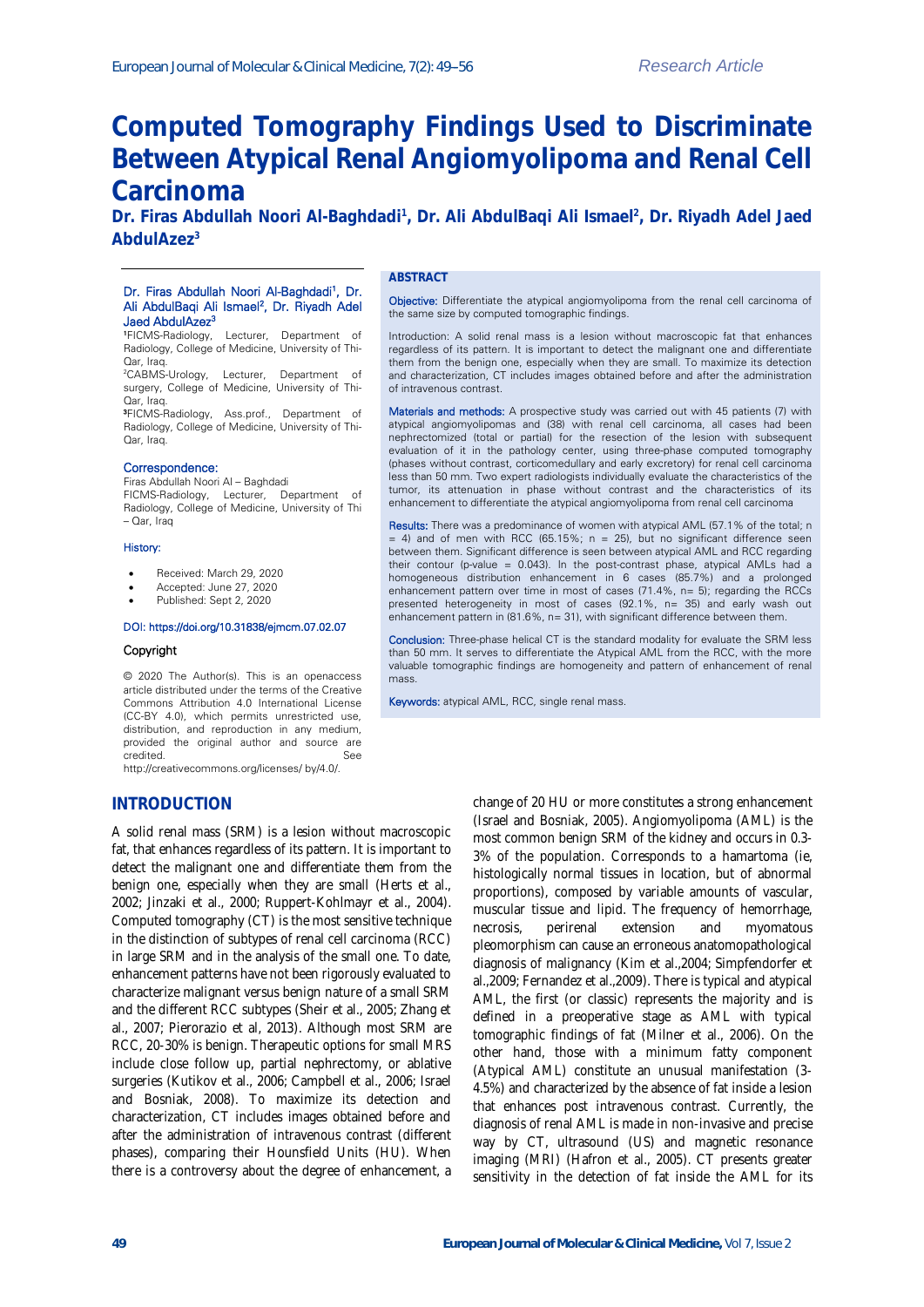ability to discriminate small differences of density, as well as being useful for determining frequent complications, such as perirenal extension and hemorrhage. The CT appearance of AML depends largely of the type, reflecting variable pathological findings (Sheir et al., 2004). In some cases, SRM biopsy may be indicated (if any secondary imaging findings are present) to make a certain diagnosis and avoid surgery (Silverman et al., 2006; Silverman, et al., 2007). With regard to RCC, it represents almost 3% of solid tumors. Most SRM with enhancement found by means of imaging corresponds to RCC, being less common than benign entities, such as oncocytomas and Atypical AML. Among the subtypes (clear cells, papillary, and chromophobe), the clear cell RCC is the most common in adults (70%), and each one has its implications in the treatment and prognosis (Eble et al.,2004; Vikram et al.,2009; Prasad et al.,2006; Cheville et al.,2003). Given the technological advances, particularly in the multidetector helical CT (MDCT), in recent years has been have more frequently detected small SRM  $\left( <\frac{3}{2} \text{ cm } \text{in diameter} \right)$  and very small  $\left( <1.5 \text{ cm} \right)$ (Yoshimitsu et al., 2004) It is currently known that 20% of all small, reinforcing SRM are benign and that the size of the tumor alone is not enough information to decide treatment (Millet et al., 2011). The objective of our study is to differentiate between atypical AML and RCC of the same size using computed tomography.

# **MATERIALS AND METHODS**

A prospective study was conducted between February 2018 and January 2020 in the Radiology department of Imam Hussein teaching hospital in Nasiriya city/Iraq. Patient of both sexes were referred from Urology department with preoperative diagnosis of RCC of size less than 50 mm, diagnosed using MDCT in our center. All the cases had a nephrectomy (total or partial) for the resection of the lesion with subsequent evaluation of it in the pathology center. Tumors up to 50 mm in diameter were assessed to compare the two types of lesions of similar size. In our study we exclude patients with single-phase MDCT, CT performed in another center of images, CT that could not be recovered in digital files, and typical AML diagnosed prospectively in MDCT based on the intratumoral fat content. Multiphasic CT scans were performed with Toshiba Aquilion (64 slices) under the study protocol of the center, consisting of phases without contrast material, then patients received 50-100 ml of non-ionic water-soluble low osmolarity iodine contrast (Iohexol) intravenously, the corticomedullary phase (whose differentiation was also happens at 20-30 s after contrast), the nephrographic (whose maximum enhancement with homogeneous nephrogram is at 60- 80 s postcontrast) and the early excretory (which begins at 120 s after injection of the contrast.

All the images were analyzed by two senior radiologists with experience in renal CT. First, each specialist visually evaluated the images of the lesions in non-contrast phase to determine if any tumor presented areas of low attenuation, associated with an attenuation value negative due to the presence of fat inside the lesion. The tissue was considered fat when it had the same density of the subcutaneous or retroperitoneal fatty tissue or objectively by measuring its

density. A work station was used to calculate the diameter of the tumor and assess the attenuation in the region of interest (ROI) through the available measurement tools.

In each tumor, two features were analyzed: its general characteristics, its attenuation in pre and post- contrast phases. Regarding its general characteristics, they were determined in nephrographic phase: its margin (smooth or irregular), the location from the center (extracapsular, with at least 75% of the tumor center located outside the renal contour; or intracapsular, with the tumor center located 50% or more below the renal contour), intratumoral calcification (presence or absence) and perirenal changes (presence or absence; that is, perinephric soft tissue stranding and thickening of the Gerota fascia). The attenuation of the tumor in non-contrast phase was estimated subjectively, and was compared with that of the surrounding renal parenchyma. It was classified as hypoattenuation (if it was lower to the adjacent renal parenchyma), as isoattenuation (when it was similar) and as hyperatenuation (if it was higher). Finally, the characteristics of the tumor enhancement, defined significant if there is an increase in the attenuation of more than 20 UH, They included:

• Tumor enhancement distribution: homogeneous (when the Most areas showed uniform enhancement in the corticomedullary phase and in the early excretory phase) or heterogeneous (if non-uniform). If the attenuation was heterogeneous, it was assessed subjectively using the zone with the highest attenuation for classification..

• Pattern of enhancement in time: lesional behavior of the intravenous iodinated contrast. This was subclassified as:

 $\triangleright$  Early washout: when the tumor showed a peak of enhancement in the corticomedullary phase and then had a washing at least 20 UH in the early excretory phase.

 Gradual: when the value of tumor attenuation in the early excretory phase was at least 20 UH more of what it was in the corticomedullary phase.

 $\triangleright$  Prolonged: when the difference between the values of attenuation of the corticomedullary phase tumor and the early excretory oscillated between -20 and 20 UH.

Degree of tumor enhancement in the corticomedullary phase and early excretory phase in HU. The difference in the average attenuation values between the images without and with contrast. For its analysis, a round ROI was used, of at least 1 cm2, with identical location and size in the three phases of examination. To minimize the volume partial averaged with the surrounding renal parenchyma, the ROI was placed near the center of the tumor. CT scans showing the largest surfaces of the lesion and the renal parenchyma were selected, and the largest possible region of interest was obtained in these.

The ideal location of the ROI was agreed, according to the homogeneity or heterogeneity of the tumor. In the first case, it selected a solid area of enhancement in the corticomedullary phase, while in heterogeneous lesions, as there are multiple areas of enhancement, the greatest possible number of suspicious portions was included within the ROI (areas of enhancement greater than 1 cm in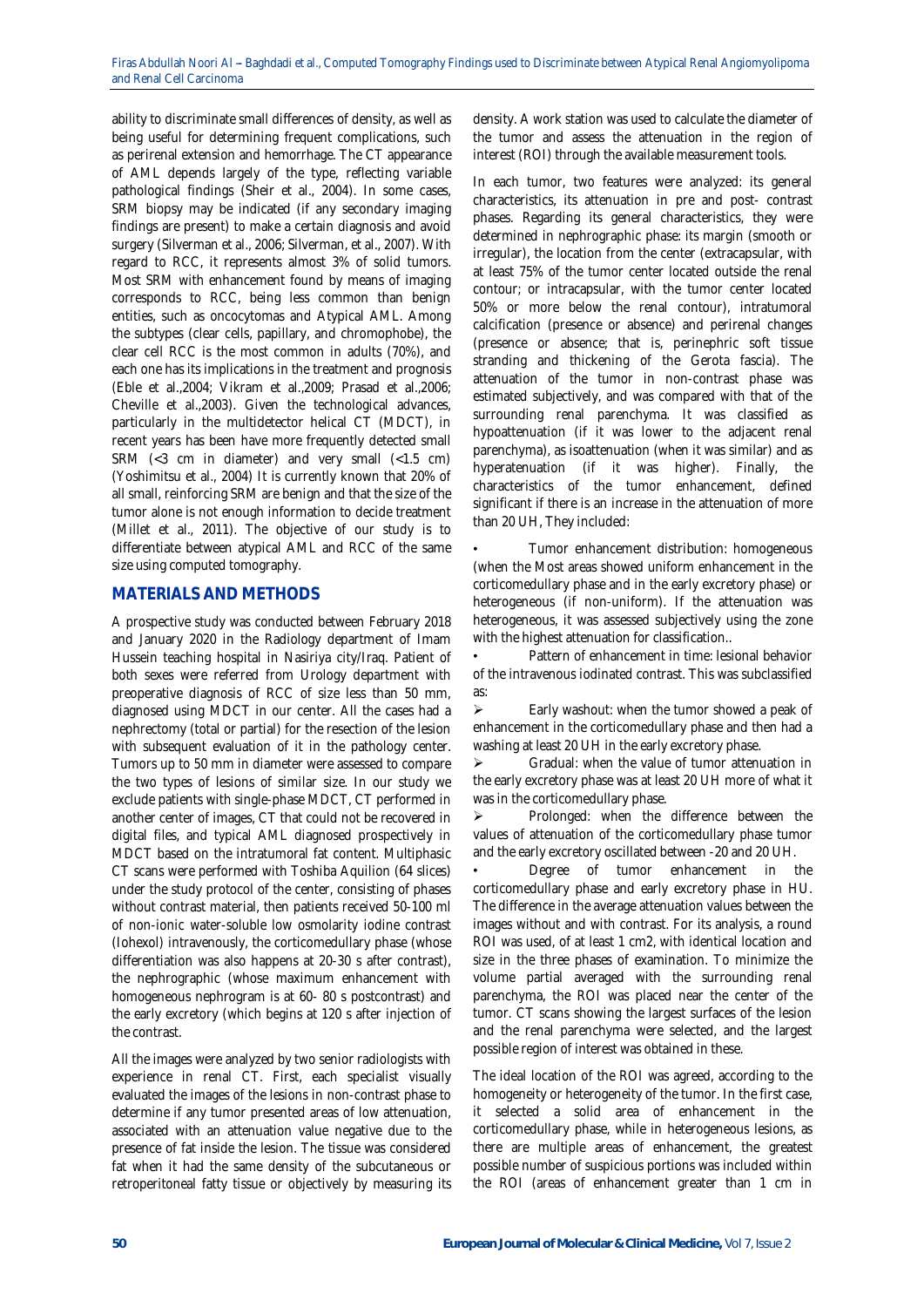diameter on the short axis) and at least three regions of interest were analyzed for each phase to ensure the presence of unequivocal enhancement and then calculate the average values. An attempt was made to include the greatest amount of enhancement area in the ROI and to exclude the surrounding renal parenchyma and any intratumoral areas with cystic degeneration or calcification.

Statistical analysis was performed using IBM SPSS v 23.0 software. The paired t- test and correlation coefficients were calculated. In all tests, p values of  $\leq 0.05$  were considered significant.

# **RESULTS**

45 adults with renal masses less than 50 mm in diameter (average: 33 mm; range: 13-50 mm) were found, diagnosed by MDCT as RCC. Of the total, 28 were men (62.2%) and 17 women (37.8%). Histopathology diagnosed 7 atypical AMLs (15.5%) and 38 RCC (84.5%). There was a predominance of women with atypical AML (57.1% of the total;  $n = 4$ ) and of men with RCC  $(65.15\%; n = 25)$ , but no significant difference seen between them (Figure 1). Patients age is between 28 and 76 years (mean: 52 years). All atypical AMLs showed smooth contours (100%), intratumoral calcifications (28.57%, n=2), intracapsular location (71.42%, n= 5) and absence of perirenal changes (85.7%, n= 6); at the same time that the majority of the RCC revealed irregular contours (79%, n=30), extracapsular location (68,4%, n=26), presence of perirenal changes (86.84%, n=33) and absence of intratumoral calcifications (92.1%, n= 35). Significant difference is only seen between atypical AML and RCC regarding their contour (p-value =  $0.043$ ) (Table 1).



**Figure 1: Gender distribution for both atypical AML and RCC**

**Table 1: Shows general characteristics of atypical AML and RCC**

|                 | <b>Number</b> | Gender           |                  | Contour   |                  | Calcification | Location      |               | Perirenal        |
|-----------------|---------------|------------------|------------------|-----------|------------------|---------------|---------------|---------------|------------------|
|                 |               | Male             | Female           | Smooth    | <b>Irregular</b> |               | Intracapsular | Extracapsular | fat<br>stranding |
| Atypical<br>AML | (15.5%)       | $(42.9\%)$       | $(57.1\%)$       | $(100\%)$ |                  | 2(28.57%)     | $5(71.4\%)$   | 2(28.6%)      | 1(14.3%)         |
| <b>RCC</b>      | 38<br>(84.5%) | 25<br>$(65.8\%)$ | 13<br>$(34.2\%)$ | 8(21%)    | 30 (79%)         | $3(7.9\%)$    | 12 (31.6%)    | 26(68.4)      | 33<br>(86.845)   |
| P-value         | 0.12          | 0.5              |                  | 0.043     |                  | 0.47          | 0.1           |               | 0.2              |

In the non-contrast phase, the atypical AMLs were hyperdense in 2 cases (28.6%), isodense in 4 cases (57.1%), and hypodense in 1 case (14.3%); and the RCCs were hyperdense in 5 cases (13.2%), isodense in 21 cases (55.3%), and hypodense in 12 cases (31.6%). On the other hand, in the post-contrast phase, atypical AMLs had a homogeneous distribution enhancement in 6 cases (85.7%) and heterogeneous enhancement in 1 case (14.3%), and a prolonged enhancement pattern over time in most of cases (71.4%, n= 5), while 1 case shows early washout and 1 case

shows gradual enhancement ; regarding the RCCs presented heterogeneity in most of cases (92.1%, n= 35) and homogenous in only 3 cases (7.9%), most of RCCs show early wash out enhancement pattern in (81.6%, n= 31), while gradual enhancement in 5 cases (13.1%) and prolonged enhancement only in 1 case (5.3 %). Significant difference between atypical AML and RCC was seen in postcontrast enhancement pattern and homogeneity (Table 2) (Figure 4-7).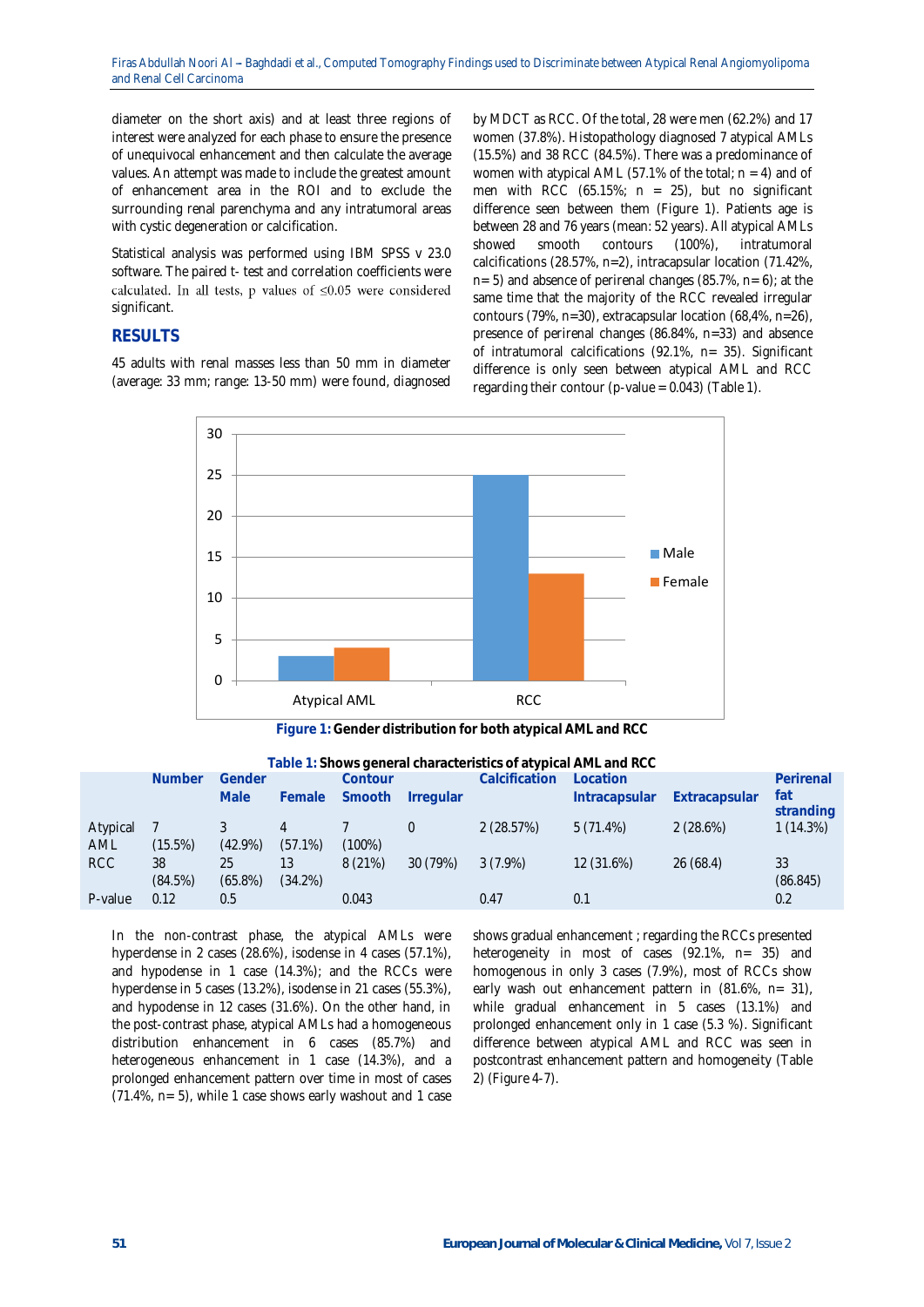| Table 2: Shows patters of post contrast enhancement of atypical AML and RCC . |                      |                |                 |                           |                        |            |            |            |  |  |  |
|-------------------------------------------------------------------------------|----------------------|----------------|-----------------|---------------------------|------------------------|------------|------------|------------|--|--|--|
|                                                                               | Pre contrast density |                |                 | Post contrast enhancement | Pattern of enhancement |            |            |            |  |  |  |
|                                                                               | <b>Hyperdens</b>     | <b>Isodens</b> | <b>Hypodens</b> | Homogeneou                | Heterogeneo            | Early      | Gradua     | Prolonge   |  |  |  |
|                                                                               | e                    | $\theta$       | e               |                           | <b>US</b>              | washou     |            |            |  |  |  |
|                                                                               |                      |                |                 |                           |                        |            |            |            |  |  |  |
| Atypica                                                                       | 2(28.6%)             |                | 1(14.3%)        | 6(85.7%)                  | 1(14.3%)               |            |            | 5(71.4%)   |  |  |  |
| <b>I AML</b>                                                                  |                      | $(57.1\%)$     |                 |                           |                        | $(14.3\%)$ | $(14.3\%)$ |            |  |  |  |
| RCC                                                                           | $5(13.1\%)$          | 21             | 12 (31.6%)      | $3(7.9\%)$                | 35 (92.1%)             | 31         | 5          | $2(5.3\%)$ |  |  |  |
|                                                                               |                      | (55.3%)        |                 |                           |                        | $(81.6\%)$ | $(13.1\%)$ |            |  |  |  |
| P-value                                                                       | 0.12                 |                |                 | 0.02                      |                        | 0.05       |            |            |  |  |  |

For atypical AMLs, the mean value of tumor attenuation in the phase without contrast was 32 HU (range: 20-44 HU), in the corticomedullary phase of 61 HU (range: 45-72 UH), and in the early excretory phase of 73 HU (range: 48-89 HU). Regarding the RCC, these had an average value of

tumor attenuation in the phase without contrast of 36 HU (range: 28-49 UH), in the corticomedullary phase of 98 UH (range: 79-140 HU) and in the early excretory phase of 68 HU (range: 55-101 UH). (Figure 2)



**Figure 2: Shows density of Atypical AML and RCC (in HU) at each precontrast, corticomedullary, and early postcontrast excretory phases**

On histological examination: of the 38 cases of RCCs, 30 (78.9%) were clear cell RCC, while the remaining 8 (21.1%) were found to be papillary RCC. (Figure 3)



**Figure 3: Shows percentage of each subtype of RCC on histopathology**

# **DISCUSSION**

Renal parenchymal tumors are a group of lesions which vary from benign to very aggressive. In consequence, its morphological characteristics and the degree and pattern of enhancement vary significantly according to architecture and the subtype. Therefore, the characterization of renal parenchymal tumors using imaging techniques raises its difficulties (Choi et al., 2012). Although it is important to differentiate in the pre-surgical stage an SRM to plan the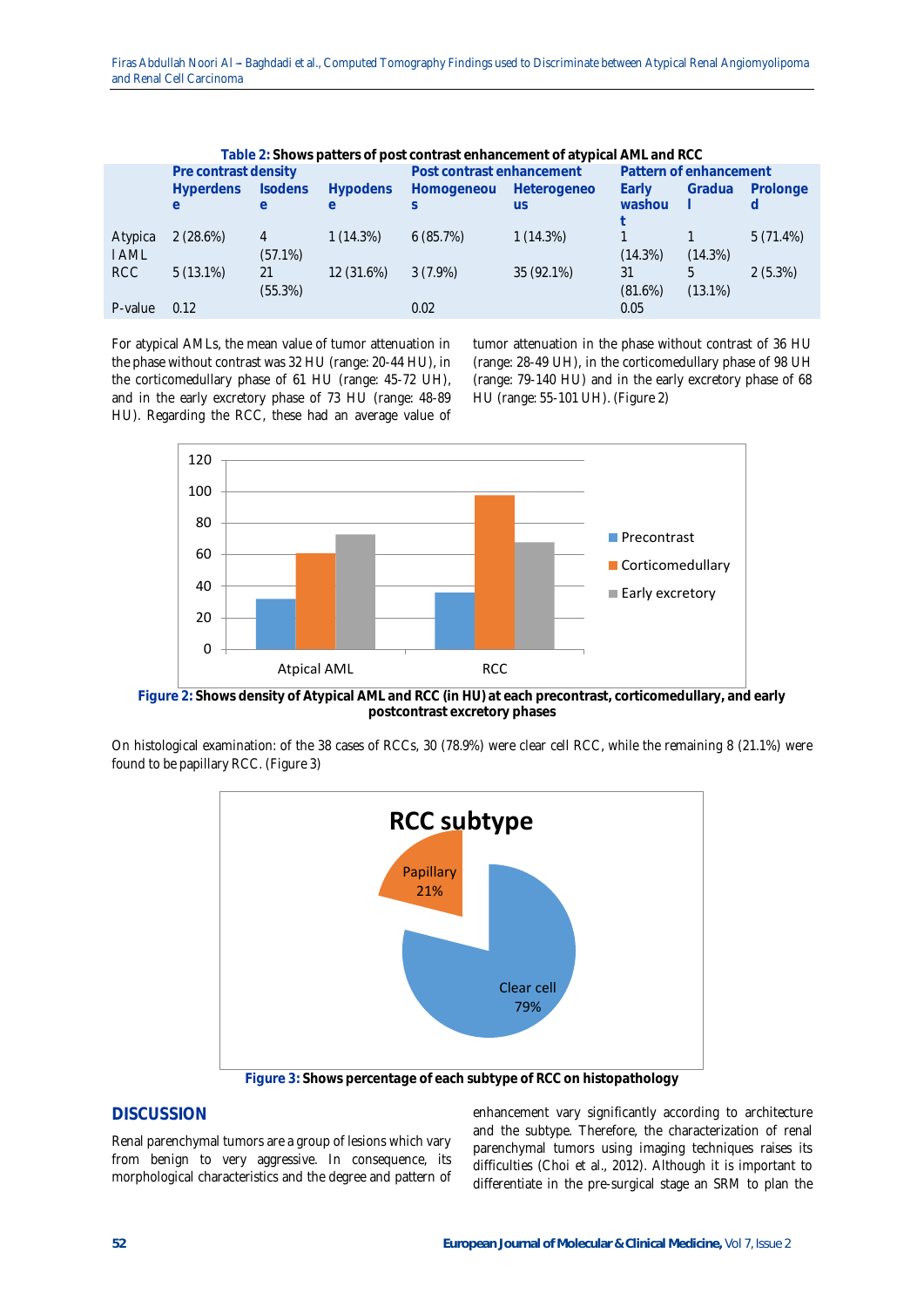treatment and advise the patient, there are no wellestablished imaging criteria to classify its histological subtypes. Thus, the diagnosis defined based on the results of the biopsy is a challenge, as it can be difficult to distinguish a RCC from an oncocytoma or a RCC with sarcomatoid component with an atypical AML (Zhang et al., 2007). In one study, 6.9% of patients undergoing partial nephrectomy for suspected CCR with an average diameter of 2.3 cm (range: 1.2 - 4.3 cm) had pathological confirmation of AML (Simpfendorfer et al., 2009). This entity represents 1% of all renal tumors that are surgically explored. They occur isolated or associated with tuberous sclerosis, and can be found incidentally in US or CT, or presenting with chronic pain, acute retroperitoneal hemorrhage, shock, palpable mass or hematuria (Fernandez et al., 2009). In the US they are round or oval lesions, well circumscribed and hyperechoic. With regarding the renal sinus, typical AML are hyperechogenic, while the atypical ones present homogeneous isoechogenicity, so it should be considered as diagnostic differential to the RCC. While it is very suggestive of AML, hyperechogenicity of an intrarenal mass is not pathognomonic, so the CT must confirm the presence of fat and exclude a potentially curable RCC (Kim et al., 2004; Milner et al.,2006). Regarding CT, the typical AML has enough fat to be recognized and, in general, the RCC can be excluded. In phase without contrast it is a hypodense SRM characterized by the presence of macroscopic fat (similar to normal subcutaneous or retroperitoneal fat) with attenuation values negative (between -10 and -120 UH), and within it are interspersed elements of soft tissue density in the form of striations, which represent smooth muscle, blood vessels or hemorrhages. Some authors consider that CT absolute values are relatively reliable although it may be affected by factors, such as parameters of analysis (kilovolts and milliamperes), ROI orientation and CT values of the surrounding tissues. In the postcontrast phases, these lesions show enhancement (Israel et al., 2005; Kim et al.,2004; Neville et al.,2011). Likewise, atypical AML are difficult to diagnose because CT doesn't demonstrate intratumoral fat (for lack of macroscopic fat or presence of minimum auantities), besides that they are minimum quantities), besides that they are indistinguishable from other neoplasms kidney disease (including RCC), leading to unnecessary surgery with subsequent histopathological diagnosis of atypical AML. Some studies show that in the precontrast phase CT atypical AML are always hyperdense in relation to the renal parenchyma, while postcontrast show a homogeneous enhancement and prolonged, which evidences large vascular components or relevant fibromuscular contents; or on the contrary reveal mild enhancement, in proportion to the accumulation of fat and minorization of the vessel pattern (all nonspecific findings for an accurate diagnosis of atypical AML). Fat is not detectable in axial images may be hidden by the intratumoral hemorrhage, be composed mainly by muscular, vascular or immature fatty tissue, or by the dispersion of a small amount of fat inside other components. The radiologist's most important role is to differentiate the RCC entity and other malignancies through CT, non-invasively and accurately, being vital to determine the therapeutic strategies, since in the asymptomatic AML

behavior is conservative (observation) especially for smaller lesions, while in the RCC, according to its size and location, the management is surgical (radical or partial nephrectomy) or proceeds to angiographic embolization (Obuz et al.,2000; Zagoria, et al.,2000). In MRI, the typical AML is hyperintense in precontrast T1 weighted for its fatty component, with similar signal to perirenal fat in T2 weighted sequences in; While that the atypical ones are hypointense in T2 weighted images with remarkable focal or diffuse decrease in signal strength in the opposite phases. This does not indicate necessarily an AML, since some RCCs can also show these characteristics due to the presence of abundant microscopic fat (Pierorazio et al., 2013; Silverman et al.,2007; Yoshimitsu et al.,2004). Anyway, there are some imaging peculiarities that differentiate to the RCC from the AML both in precontrast and postcontrast phases. In multiple works the scarcity or absence of fat was verified in certain AML defined histologically, so that these authors recommend that, given the suspicion of a small amount of fat in an SRM, the CT is used adapting the collimation and the advance of the table to obtain an effective cutting thickness (1.5-5 mm). In this regard, some propose to register in the precontrast stage the value of attenuation (HU sampling by ROI) if necessary, while others suggest a multiphase study for the detection (Hosokawa et al., 2002). Jinzaki M. et al. (Jinzaki et al., 2014) determined that a negative attenuation coefficient is characteristic of renal AML with mature adipose elements, while a positive, despite being suggestive of RCC, can also be found in AML with a small amount of mature fat or a high proportion of immature fat. To identify the latter, the CT has a relative disability, so it may be a limitation for the preoperative diagnosis of AML. The positive attenuation coefficient of the atypical AML can be explained if the fraction of fat is considered between 5-15% of the total amount of the tumor and / or increase the proportion of immature adipocytes with respect to mature adipocytes. In this regard, Winkler considers that a fat fraction greater than 50% allows a diagnosis reliable of typical AML (Garant et al., 1998). Regarding the precontrast phase, in our study was found no significant tomographic finding regarding density of tumor attenuation, which were isodense for both atypical AML and RCC (Table 2). The tumor enhancement between AML and CCR has also been compared. With respect to the utility of the phases in the detection of SRM, this varies according to the different authors. For some, the nephrographic is superior by the maximum enhancement and homogenous of the parenchyma, while this is more difficult in the corticomedullary and the early excretory phases (Suarez-Ibarrola et al.,2020). Others, such as Smith et al., detected 20-30% more SRM using the early excretory phase than using the corticomedullary phase; but one review found the sensitivity is comparable in the detection of SRM both in the corticomedullary as in the early excretory phase (Garant et al.,1998). In this regard, Cohan et al (1995) detected 1.5 times more SRM, when interpreting together the images in phase without contrast and in nephrographic phase than those in phase without contrast and corticomedullary phase. As for Millet et al. (2011), they determined the absence of useful tomographic,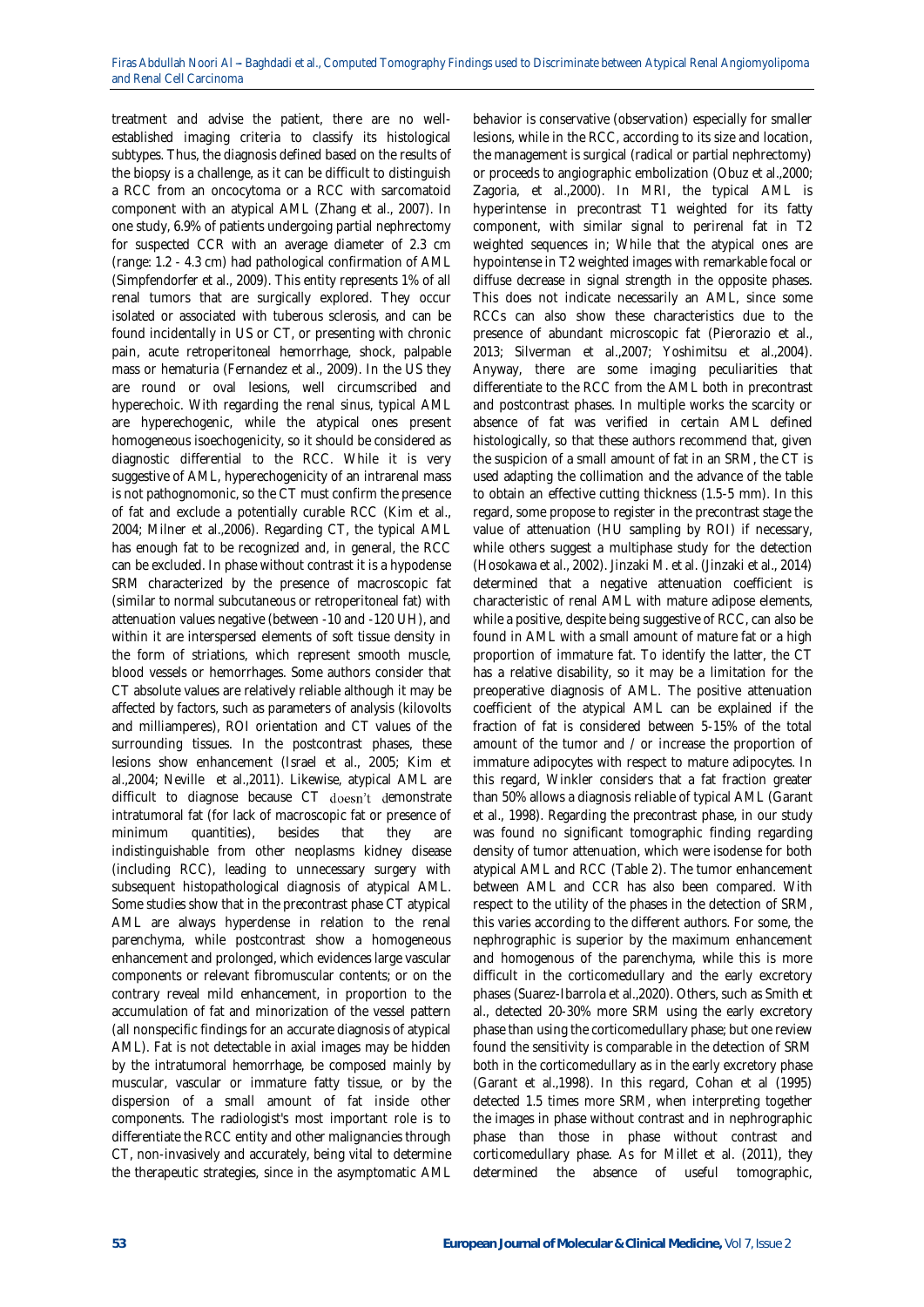morphological or enhancement criteria to differentiate small malignant and benign SRM. There are also discrepancies regarding the attenuation value and the enhancement pattern to differentiate these tumors. In our experience, the significant tomographic finding was the pattern of homogeneity and prolonged enhancement over time for atypical AML, while heterogeneity and early washout enhancement in RCCs, in agreement with Kim et al. (2002).

In the work of Hosokawa et al (2002), hyperdense renal tumors in precontrast phase, with moderate enhancement and without showing a fatty component, suggested an atypical AML, which is not comparable with our study which reveals that most cases are isodense to renal parenchyma for both atypical AML and RCC; while Pierorazio et al (2013) determined that a small SRM with high and early enhancement is more likely to be a RCCs

than an oncocytoma, or an AML, which is comparable with our study. On the other hand also our study is comparable with that of Bird et al. (34) which demonstrated that the RCC showed a high wash out of 50%.

In our work all the atypical AML showed smooth contours, while most of cases (79%) of RCC showed irregular contour and there was a significant difference between the two entities. Also most cases of atypical show intracapsular localization, absence of perirenal changes, while most of the RCCs revealed extracapsular localization and presence of perirenal changes which is comparable to results of (Alshumrani et al.,2009; Hrescak et al.,2016)

We have some limitations in our work including small number of atypical AML which is already is a rare entity, also choosing a small size of the mass limit the number of the studies cases (Kim et al.,2004; Milner et al.,2006).



**Figure 4: Shows a small heterogeneously enhancing left renal solid mass, which was proved to be RCC on histopathology**



**Figure 5: Shows a small homogeneously enhancing right renal solid mass, which was proved to be atypical AML on histopathology**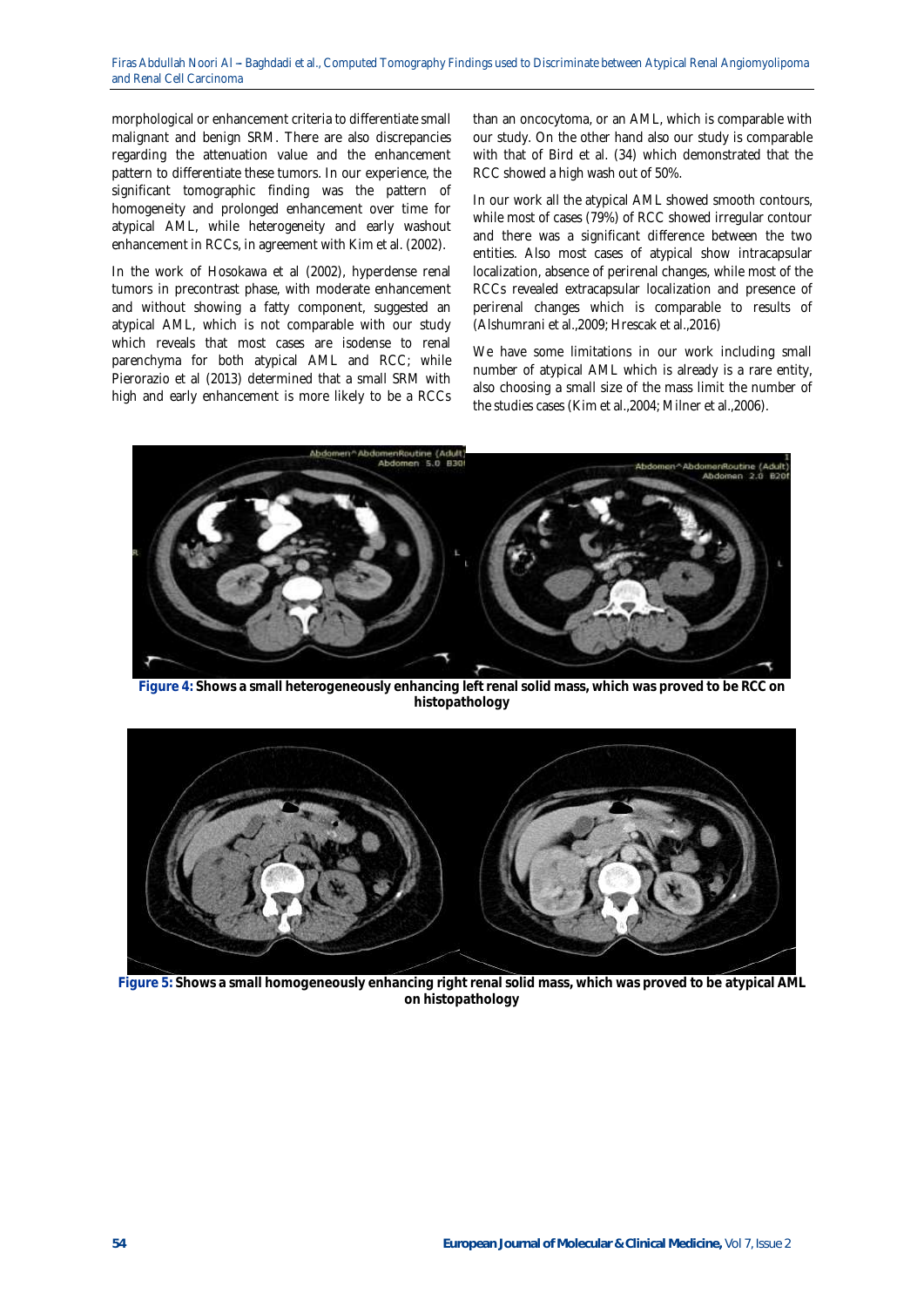

**Figure 6: Shows a homogeneously prolonged enhancing left renal solid mass, which was proved to be atypical AML on histopathology**



**Figure 7: Shows a heterogeneously enhancing left renal solid mass with rapid washout, which was proved to be RCC on histopathology**

# **CONCLUSION**

Three-phase helical CT is the standard modality for evaluate the SRM less than 50 mm. It serves to differentiate the Atypical AML from the RCC, with the more valuable tomographic findings are homogeneity and pattern of enhancement of renal mass. However, future studies should include larger populations, involving other imaging modalities for diagnosis like ultrasonography or MRI.

# **CONFLICT OF INTEREST:** Nil

# **REFERENCES**

- 1. Alshumrani G, O'Malley M, Ghai S, Metser U, Kachura J, Finelli A, et al. (2009). Small  $(<$  or = 4 cm) cortical renal tumors: characterization with multidetector CT. Abdom Imaging,35:488-93.
- 2. Bird VG, Kanagarajah P, Morillo G, Caruso DJ, Ayyathurai R, Leveillee R, et al. (2011). Differentiation of oncocytoma and renal cell carcinoma in small renal masses (<4 cm): the role of 4-phase computerized tomography. World J Urol,29:787-92.
- 3. Campbell SC, Novick AC, Belldegrun A, Blute ML, Chow GK, Derweesh IH, et al.(2009). Guideline for management of the clinical T1 renal mass. J Urol,182:1271-9.
- 4. Cheville JC, Lohse CM, Zincke H, Weaver AL, Blute ML. (2003). Comparisons of outcome and prognostic features among histologic subtypes of renal cell carcinoma. Am J Surg Pathol,27:612-24.
- 5. Choi SK, Jeon SH, Chang SG. (2012). Characterization of small renal masses less than 4 cm with quadriphasic multidetector helical computed tomography: differentiation of benign and malignant lesions. Korean J Urol,53:159-64.
- 6. Cohan RH, Sherman LS, Korobkin M, Bass JC, Francis IR. (2020). Renal masses: assessment of corticomedullary-phase and nephrographic-phase CT scans. Radiology,196:445-51.
- 7. Eble JN, Sauter G, Epstein JI, Sesterhenn IA, editores.(2004). Pathology and genetics of tumours of the urinary system and male genital organs. Lyon, France: IARC Press.
- 8. Fernández Mena J. Zuluaga Gómez A, Valle Díaz de la Guardia F.(2009). Caracterización por la imagen de las masas renales: Atlas por la imagen. Actas Urol Esp,33:482-98.
- 9. Garant M, Bonaldi VM, Taourel P, Pinsky MF, Bret PM. (1998). Enhancement patterns of renal masses during multiphasic helical CT acquisitions. Abdom Imaging ,23:431-6.
- 10. Hafron J, Fogarty JD, Hoenig DM, Li M, Berkenblit R, Ghavamian R. (2005). Imaging characteristics of